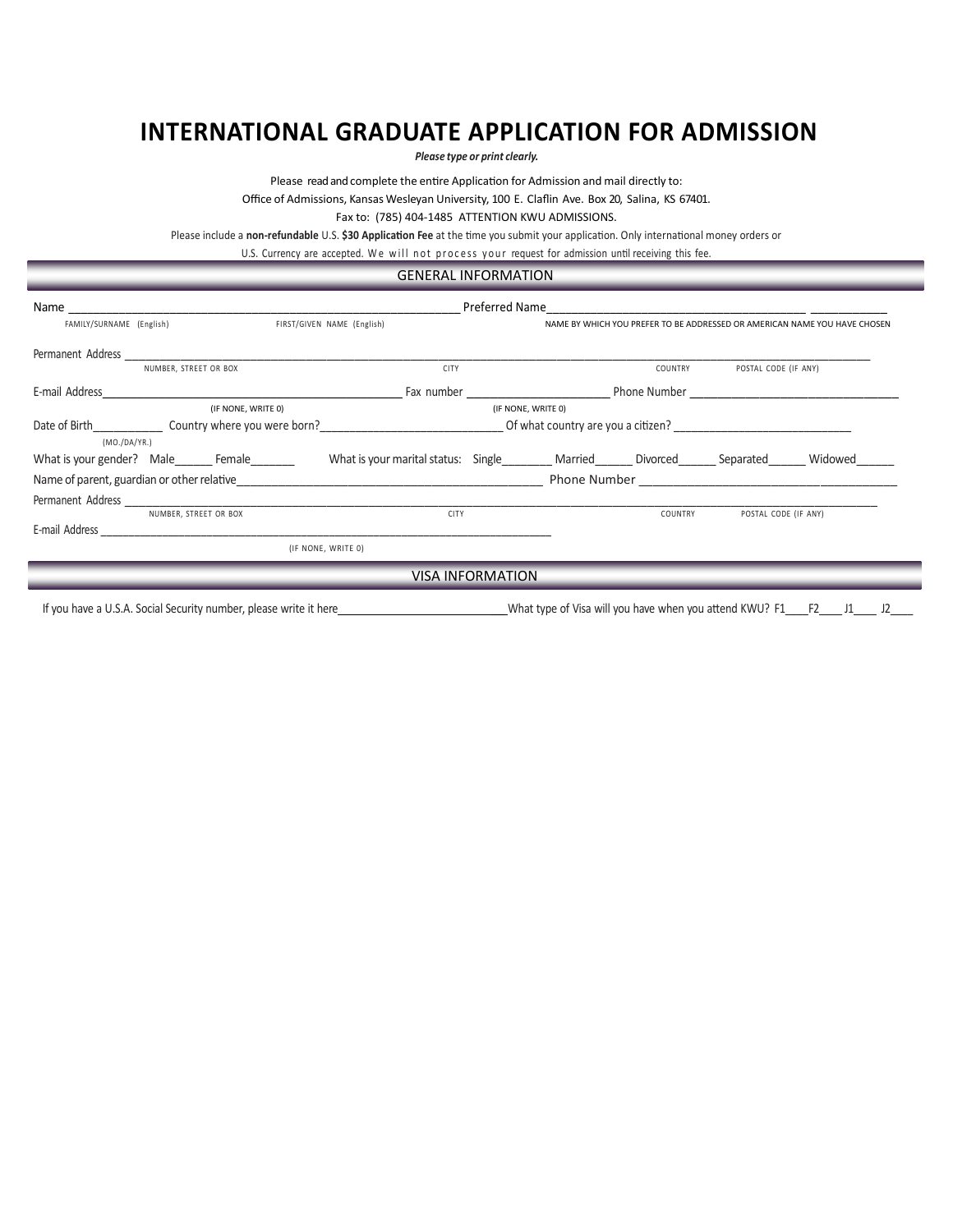## CONFIRMATION OF FINANCIAL RESOURCES

Kansas Wesleyan University requires confirmation of financial resources from each applicant who is not a United States citizen or holding a permanent resident( immigrant) visa at the time of application for admission. This statement, plus certified or validated documents supporting your financial resources, must be on file in the Office of Admissions before application evaluation begins. Preference in admissions is given to those students who meet the international admissions requirements, and can supply evidence of ability to support all, or a substantial portion of, their educational expenses.

Indicate on the **Sources of Funding** section of the application that you have more than the minimum financial amount needed to cover all university expenses required in the United States for a calendar year, including tuition, fees, books and supplies, housing, personal spending, travel, non-enrollment periods, health insurance, and emergency funds, or your application will not be considered. Failure to send a summary of adequate financing and by whom, which is required by the U.S. Government, will result in automatic denial.

Upon acceptance to the University, all international undergraduate applicants are required to pay their international student fee & enrollment fee of \$1,700 KWU, before an I-20 can will be issued. One hundred percent (100%) of the total balance for the coming semester must be paid at or before the orientation session and each subsequent semester payment is due in full at the beginning of each semester.

## **Sources of Funding to study at Kansas Wesleyan University**

Indicate below, in US Dollars, the financial sources and amounts available to you from each of these sources to cover yearly expenses. Enter the anticipated amount of support.

| Source of funds to study at KWU                                                   | $1st$ year | 2 <sup>nd</sup> Year | Documentation required                                                                                         |
|-----------------------------------------------------------------------------------|------------|----------------------|----------------------------------------------------------------------------------------------------------------|
| <b>Student Personal</b><br><b>Checking or Savings</b>                             |            |                      | Letter from the bank signed by an<br>official indicating specified amount<br>available for overseas education. |
| <b>Parent Personal</b><br><b>Checking or Savings</b>                              |            |                      | Letter from the bank signed by an<br>official indicating specified amount<br>available for overseas education. |
| <b>Personal Sponsors</b><br>(Money available from sources other<br>than parents.) |            |                      | Provided signed statement of sup-<br>port and documentation of funds<br>(i.e., official bank statement)        |
| <b>Government Funding</b>                                                         |            |                      | Provide a signed copy of approved<br>funds.                                                                    |
| <b>Agencies and Foundations</b>                                                   |            |                      | Provide a signed copy of approved<br>funds.                                                                    |
| <b>Total Amount Expected</b>                                                      |            |                      |                                                                                                                |